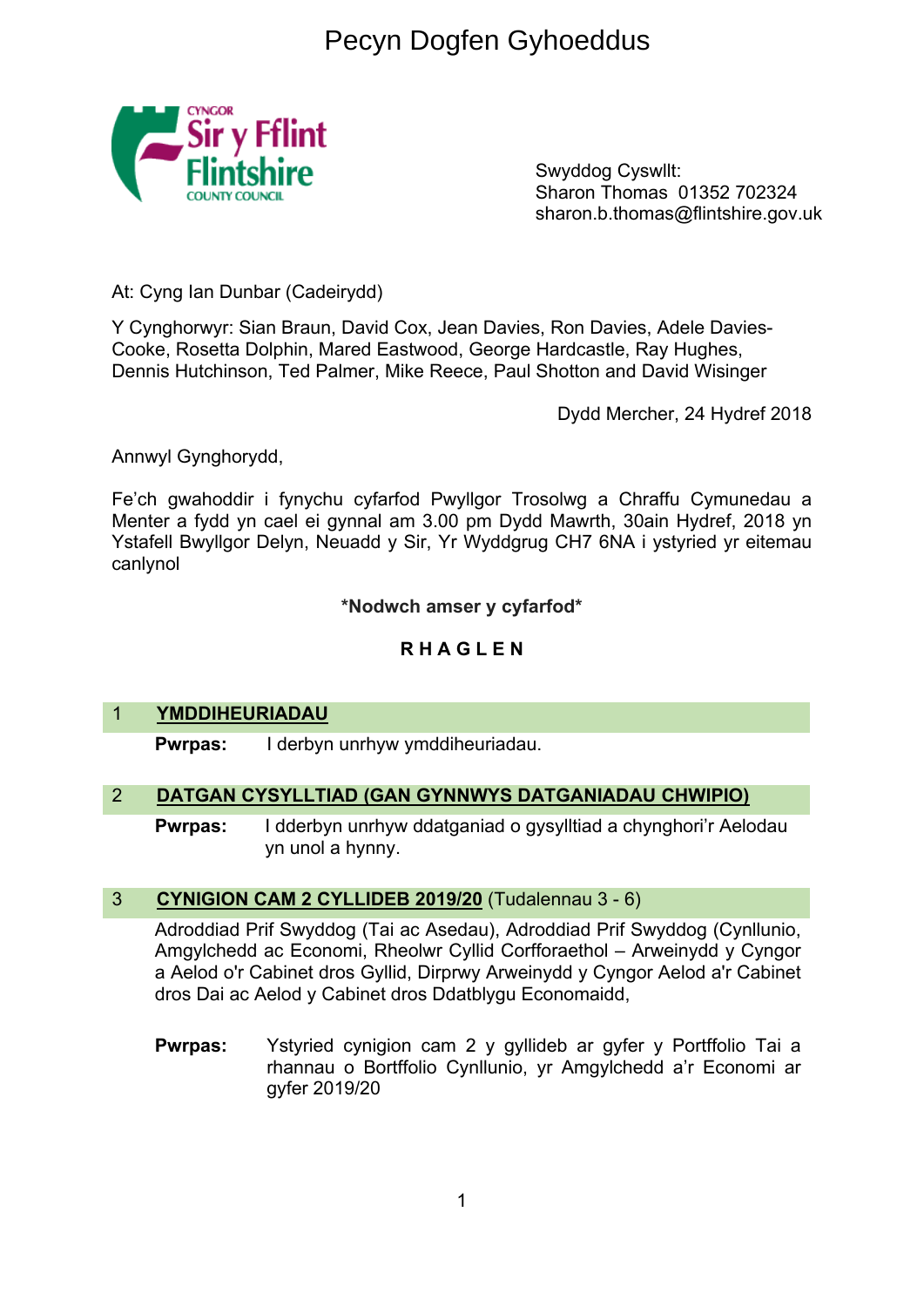Yn gywir

 $\cancel{4}$ 

Robert Robins Rheolwr Gwasanaethau Democrataidd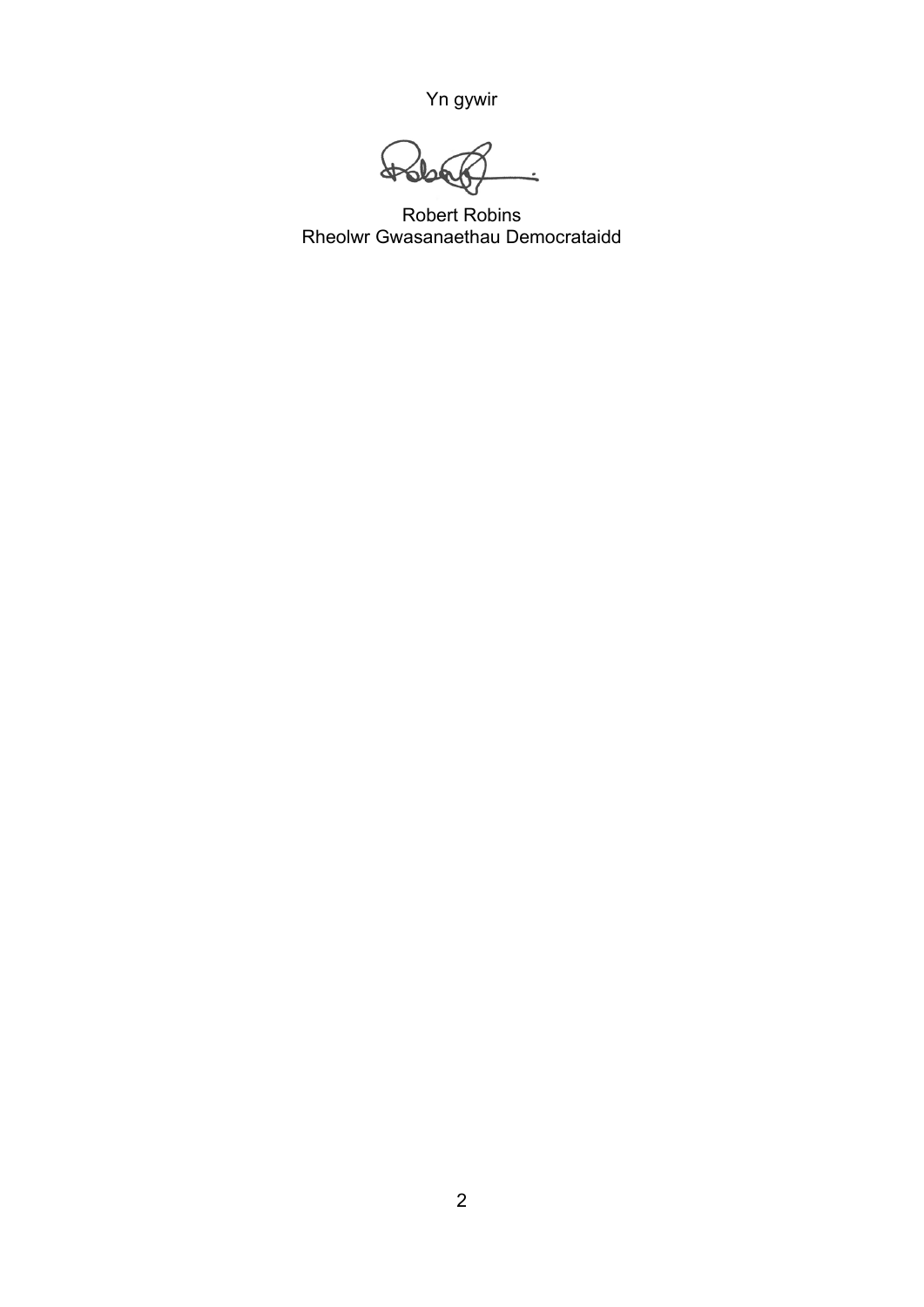

### **COMMUNITY & ENTERPRISE OVERVIEW AND SCRUTINY COMMITTEE**

|                                                                                                                                                                                                                                                                                                                                                                                        | Eitem ar gyfer y Rhaglen 3                                                                                                                                           |
|----------------------------------------------------------------------------------------------------------------------------------------------------------------------------------------------------------------------------------------------------------------------------------------------------------------------------------------------------------------------------------------|----------------------------------------------------------------------------------------------------------------------------------------------------------------------|
|                                                                                                                                                                                                                                                                                                                                                                                        | Sir y Fflint                                                                                                                                                         |
|                                                                                                                                                                                                                                                                                                                                                                                        | <b>COMMUNITY &amp; ENTERPRISE OVERVIEW AND SCRUTINY COMMITTEE</b>                                                                                                    |
|                                                                                                                                                                                                                                                                                                                                                                                        |                                                                                                                                                                      |
| <b>Date of Meeting</b>                                                                                                                                                                                                                                                                                                                                                                 | Tuesday, 30 <sup>th</sup> October 2018                                                                                                                               |
| <b>Report Subject</b>                                                                                                                                                                                                                                                                                                                                                                  | Budget 2019/20 - Stage 2 proposals                                                                                                                                   |
| <b>Cabinet Member</b>                                                                                                                                                                                                                                                                                                                                                                  | Leader of the Council and Cabinet Member for Finance,<br>Deputy Leader of the Council & Cabinet Member for<br>Housing and Cabinet Member for Economic<br>Development |
| <b>Report Author</b>                                                                                                                                                                                                                                                                                                                                                                   | Corporate Finance Manager, Chief Executive, Chief<br>Officer (Housing & Assets) and Chief Officer (Planning,<br>Environment & Economy)                               |
| <b>Type of Report</b>                                                                                                                                                                                                                                                                                                                                                                  | Strategic                                                                                                                                                            |
| <b>EXECUTIVE SUMMARY</b>                                                                                                                                                                                                                                                                                                                                                               |                                                                                                                                                                      |
| A report to Cabinet in April provided the first detailed overview of the financial<br>forecast for 2019/20. At that stage the projected budget gap stood at £12.2m; this<br>reduced to £10.6m when taking account of the accounting policy change of the<br>Minimum Revenue Provision (MRP) and the impact of the stepped annual increase<br>in the charging cap for domiciliary care. |                                                                                                                                                                      |
| Member Workshops were held on 13 and 23 July and a further one held on 18<br>September. At these sessions members were updated on latest local financial<br>forecast in the context of the overall national position. A report to Cabinet on 25<br>September provided an update on the financial forecast for 2019/20 detailing a<br>projected budget gap of £13.7m.                   |                                                                                                                                                                      |
| An additional workshop specifically for this Committee was held on 12 October and<br>provided members with an opportunity to understand portfolio budgets in more<br>detail. The risks and resilience levels of service areas was also considered at this<br>session.                                                                                                                  |                                                                                                                                                                      |
| As in recent years the budget for 2019/20 will be considered in stages and this report<br>advises of the pressures and efficiencies identified as part of the first stages.                                                                                                                                                                                                            |                                                                                                                                                                      |
|                                                                                                                                                                                                                                                                                                                                                                                        | Tudalen 3                                                                                                                                                            |

#### **EXECUTIVE SUMMARY**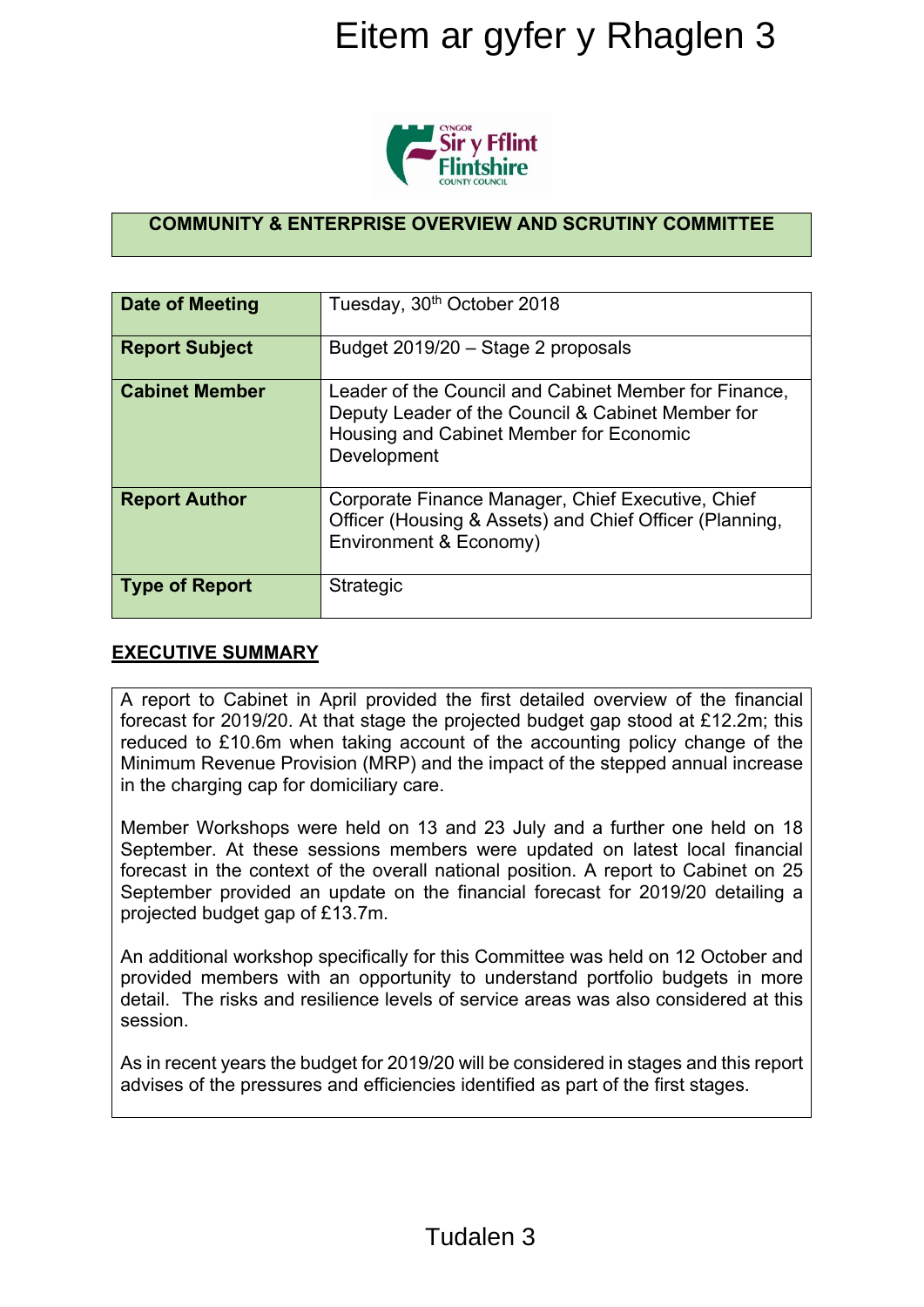| <b>RECOMMENDATIONS</b>                                                                 |
|----------------------------------------------------------------------------------------|
| That the Committee reviews and comments on the portfolio pressures and<br>investments. |
| That the Committee reviews and comments on the portfolio efficiency<br>options.        |

## **REPORT DETAILS**

| 1.00 | <b>EXPLAINING THE FINANCIAL FORECAST AND STAGE ONE BUDGET</b><br><b>PROPOSALS</b>                                                                                                                                                                                                                                                                                                                        |
|------|----------------------------------------------------------------------------------------------------------------------------------------------------------------------------------------------------------------------------------------------------------------------------------------------------------------------------------------------------------------------------------------------------------|
| 1.01 | A report to Cabinet in April provided the first detailed overview of the<br>financial forecast for 2019/20. At that stage the projected budget gap stood<br>at £12.2m; this reduced to £10.6m when taking account of the accounting<br>policy change of the Minimum Revenue Provision (MRP) and the impact of<br>the stepped annual increase in the charging cap for domiciliary care.                   |
| 1.02 | Member Workshops were held on 13 and 23 July and a further one held on<br>18 September. At these sessions Members were updated on latest local<br>financial forecast in the context of the overall national position. A report to<br>Cabinet on 25 September provided an update on the financial forecast for<br>2019/20 detailing a projected budget gap of £13.7m.                                     |
| 1.03 | An additional workshop specifically for this Committee was held on 12<br>October and provided Members with an opportunity to understand portfolio<br>budgets in more detail. The risks and resilience levels of service areas was<br>also considered at this session and detailed resilience statements have<br>been prepared for each service area.                                                     |
| 1.04 | As in recent years the budget for 2019/20 will be considered in stages and<br>this report advises of the pressures and efficiencies identified as part of the<br>first stages.                                                                                                                                                                                                                           |
| 1.05 | <b>Portfolio Pressures and Investments</b>                                                                                                                                                                                                                                                                                                                                                               |
|      | Detailed below are the pressures and investments relating to the former<br>Community & Enterprise Portfolio which has now been disaggregated and<br>transferred between the Housing & Assets, Planning, Environment & the<br>Economy and Governance Portfolios (Governance<br>pressures<br>and<br>investments have also been reported to Corporate Resources Overview and<br><b>Scrutiny Committee):</b> |
|      | <b>Housing &amp; Assets</b><br><b>Council Tax Reduction Scheme</b><br>£0.380m<br>(Modelled based on a 4.5% increase in Council Tax)<br><b>SHARP Framework</b><br>£0.020m<br>(Unachievable prior year efficiency)                                                                                                                                                                                         |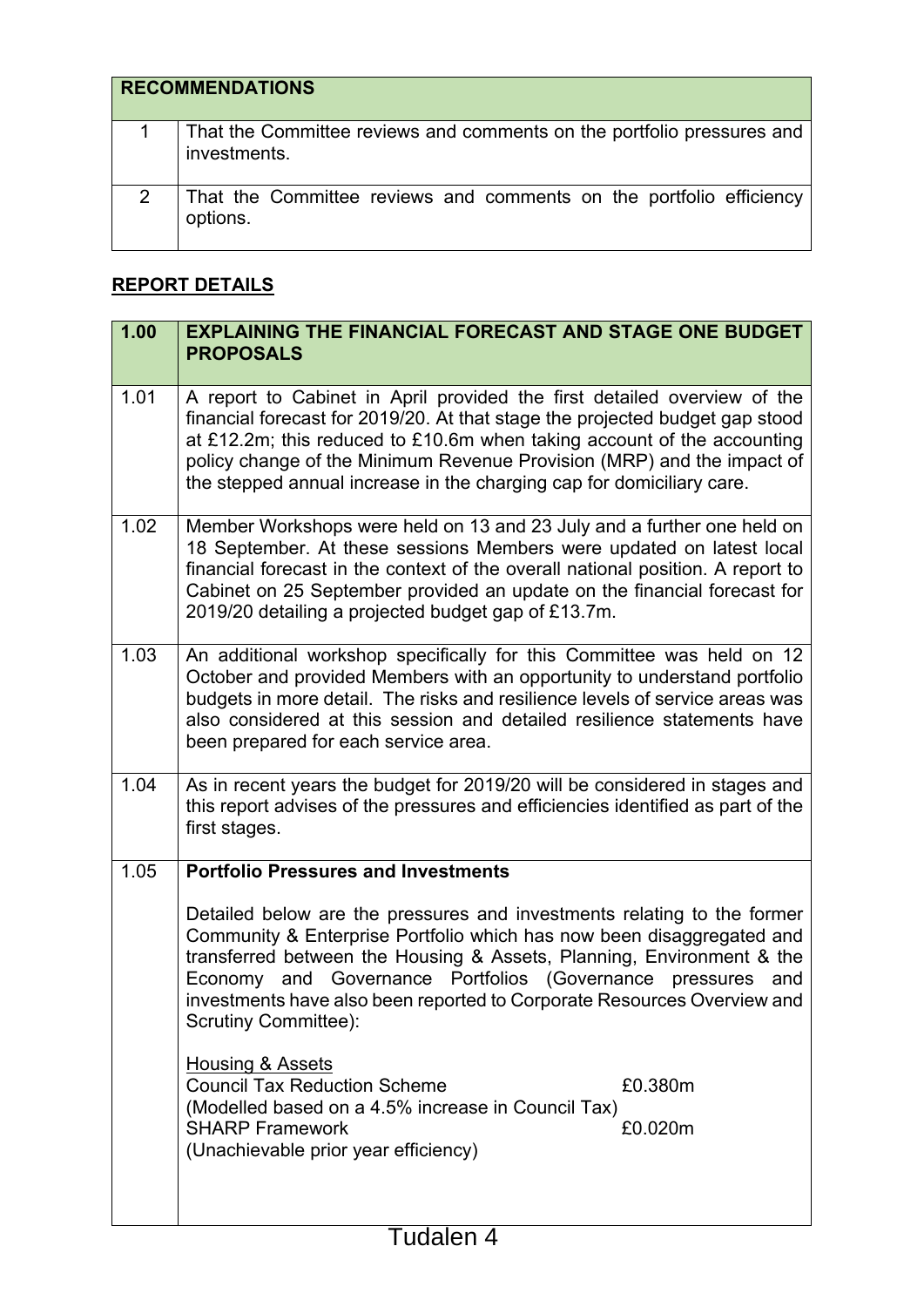|      | Governance                                                                                                                                           |         |
|------|------------------------------------------------------------------------------------------------------------------------------------------------------|---------|
|      | <b>Council Tax Discount Scheme for Care Leavers</b>                                                                                                  | £0.027m |
|      | (Discretionary discount scheme approved by cabinet in July 2018)                                                                                     |         |
|      | <b>Contact Centre</b>                                                                                                                                | £0.100m |
|      | (Unachievable prior year efficiency)                                                                                                                 |         |
|      | <b>Total Community &amp; Enterprise Pressures</b>                                                                                                    | £0.527m |
| 1.06 | <b>Portfolio Business Planning Efficiencies</b>                                                                                                      |         |
|      | The following efficiencies have been identified by the services which make<br>up the former Community & Enterprise Portfolio:                        |         |
|      | <b>Housing &amp; Assets</b>                                                                                                                          |         |
|      | Bond base budget reduction                                                                                                                           | £0.005m |
|      | <b>Temporary Accommodation</b>                                                                                                                       | £0.030m |
|      |                                                                                                                                                      |         |
|      | <b>Planning, Environment &amp; the Economy</b>                                                                                                       |         |
|      | Communities for Work base budget<br>Market fees increase                                                                                             | £0.020m |
|      |                                                                                                                                                      | £0.003m |
|      | <b>Total Community &amp; Enterprise Efficiencies</b>                                                                                                 | £0.058m |
|      | Efficiencies of £3.563m have been identified within the former Community<br>& Enterprise portfolio for the period 2015/16 - 2017/18.                 |         |
| 1.07 | <b>Budget Process and Timeline</b>                                                                                                                   |         |
|      | <b>National Budget Timetable</b>                                                                                                                     |         |
|      |                                                                                                                                                      |         |
|      | - Provisional Welsh Local Government Settlement – received on 9 October                                                                              |         |
|      | - Chancellor's Autumn Statement - scheduled for 29 October<br>- Final Settlement - scheduled for 19 December                                         |         |
| 1.08 | <b>Local Budget Timetable</b>                                                                                                                        |         |
|      | Stage 1: Corporate Solutions<br>- Corporate Resources and Cabinet - October<br>- Council - November                                                  |         |
|      | Stage 2: Service Portfolio Solutions<br>- Overview and Scrutiny workshops and formal meetings – October<br>- Cabinet and Council - November/December |         |
|      | Stage 3: National Solutions<br>- Cabinet, Corporate Resources and Council – December/January                                                         |         |
|      | Final Budget Setting - Cabinet and Council - 19 February 2019                                                                                        |         |

| As set out in the report. |
|---------------------------|
|                           |